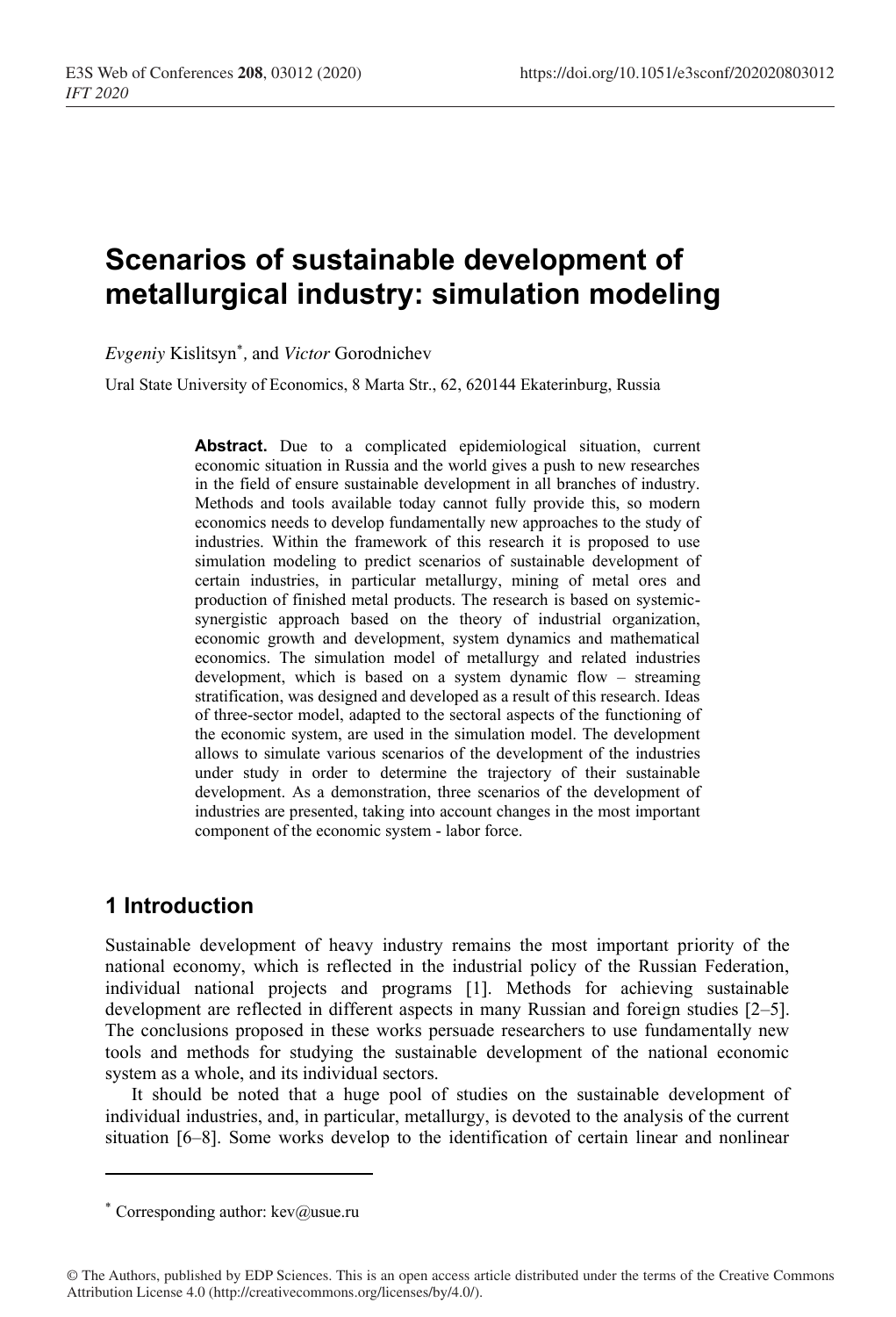relationships built using econometric regression models [9-10]. However, such models practically do not take into account, firstly, the nonlinear behavior of economic systems and, secondly, the presence of cause-and-effect relationships between individual indicators of these systems. Therefore, the authors propose to use a fundamentally different approach the construction of simulation models to study the sustainable development of the metallurgical industry.

In this work, an attempt is made to use the ideas of mathematical economics, in particular the modeling of macroeconomic dynamic systems, in synthesis with simulation modeling to study the development of sectoral economic systems. This synthesis is possible through the use of casual and flow simulation modeling notations. A feature of the proposed approach is the use of system dynamics methods, first proposed in the works of J. Forrester [11–12] and D. Meadows [13–14], and subsequently developed in the works of A. Akopov [15], A. Borshchev [16] and other researchers. Dynamic models of macroeconomic systems are, as a rule, based on first-order differential equations, which can be transformed into the system dynamics notation using flow stratification.

The aim of this study is to develop a concept of a simulation model of the sustainable development of the metallurgical industry. In accordance with the purpose of the study, the following tasks were set:

1. Highlight the main ideas of simulation modeling of complex economic systems and choose the most suitable approach for the research goal.

2. Draw up the basic equations of the model of sustainable development of the metallurgical industry and, on their basis, design a simulation model.

3. To test the developed simulation model, to simulate scenarios of the development of the metallurgical and related industries, taking into account changes in the growth rate of the labor force.

# **2 Material and Methods**

Nonlinear small-scale models are used to study long-run trends, growth factors, and assess the consequences of certain variants of macroeconomic decisions. In such models, the structure of the economy is reflected in the form of sectors, each of which produces some aggregate output.The basis here is the single-sector Solow–Swan model [17], where the economic system is viewed as a kind of unstructured apparatus that produces a single universal output. This model reflects the reproduction process and allows you to analyze the relationship between consumption and accumulation. The development result of this model was a dual-sector model [18] and a three-sector model [19].

The mathematical tools presented in the three-sector model of the economy are a set of differential equations, balance equations, and nonlinear production functions. Within the framework of this study, it is proposed to use a fundamentally different approach simulation modeling. Simulation modeling is an experimental method for studying a real or projected system according to its simulation model, which combines the features of an experimental approach with specific conditions for using computer technology [20]. According to the accepted classification, there are three approaches to creating simulation models: discrete-event modeling, system dynamics, and agent-based modeling.

When describing meso- and macroeconomic systems, it is advisable to use system dynamics and agent-based modeling. At the same time, agent-based modeling is used when the system explicitly identifies individual subjects with discreteness, sociality, activity, autonomy and flexible behavior. However, models of system dynamics make it possible to identify cause-and-effect relationships in economic systems. As a rule, they consist of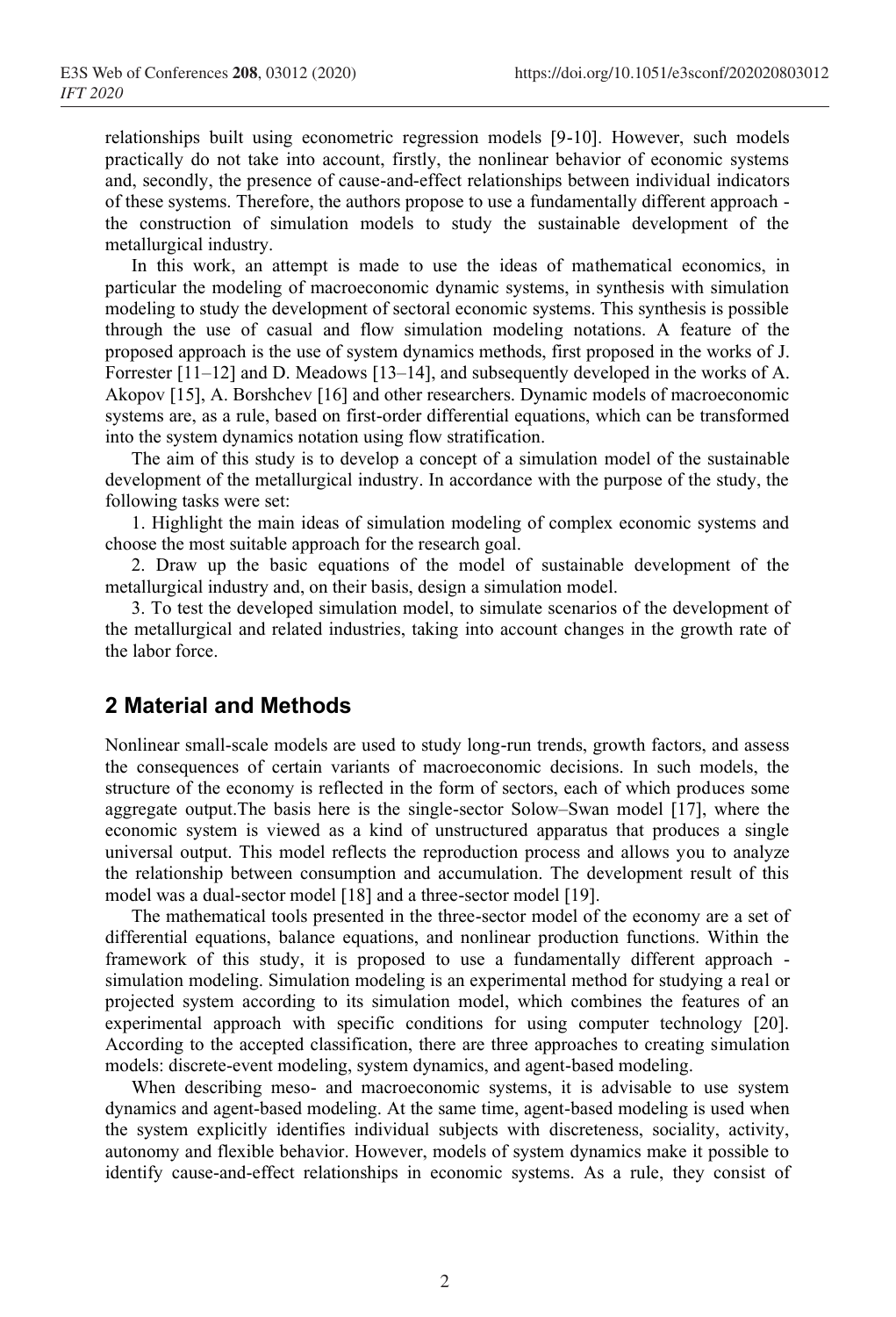accumulators (levels), which are accumulations in feedback circuits, flows that regulate the rate of change of accumulators, auxiliary variables and cycles (feedback loops).

System dynamics models are based on differential equations, which justifies their use when trying to breathe new life into classical dynamic (continuous) economic models. Н.В. Яндыбаева и В.А. Кушников developed a complex system dynamic model for predicting the indicators of the economic security of the Russian Federation, which compiled 11 system levels, including the level of consumer price growth, unemployment, etc., 4 functional dependencies and several dozens of auxiliary variables [21].

Particular attention is paid to the study of the interaction of economic growth and resource consumption, which can also be expressed using differential mathematical models. Thus, in work [22], a model was developed in the notation of system dynamics, in which economic growth and resources are considered from a system point of view in order to identify the dependence of economic growth on delayed feedback effects from resource depletion. The model consists of two subsystems: renewable natural resources and economies, where the level of resources and GDP are included as accumulators.

Modeling the processes of economic dynamics by industry is presented in [23], where a simulation model of the region's supply chain system has been developed. The model consists of four main interconnected blocks: population, agriculture, manufacturing and transport. The model made it possible to identify the cyclical nature and interdependence of the efficiency of the main industries and their mutual influence on each other.

Thus, a large number of economic studies use simulation modeling tools, in particular, system dynamics in the analysis of macroeconomic systems. However, such models consider either the national economy as a whole or its individual enlarged sectors. Within the framework of this study, was made an attempt to apply the tools of system dynamics to study the model of sustainable development of a separate group of industries based on a three-sector model of the economy.

### **3 Results and Discussion**

The objects of research are the branches of metallurgy, production of finished metal products, ore mining and mechanical engineering, within the framework of this study.The choice of the research object was not made by chance, since it is metallurgy is one of the leading industries in the Urals macroregion.Other industries are not directly considered in this model, but are counted as a kind of "other" industry.The material sector is represented here by the production of objects of labor (iron ores, ores of non-ferrous metals, cast iron, steel, ferroalloys, steel pipes, precious and non-ferrous metals, casting), labor instruments (machinery and equipment) are considered as a fund-creating sector, and consumer goods are consumption (finished metal products). It should be noted here that consumers can be both other sectors of the economy and households. Only the metallurgy sector and the industries closest to it are considered within the framework of this model.

Thus, the mathematical model consists of five first-order dynamic elements, three static distribution elements and four non-linear static elements. Equations of capital changes in each industry and changes in the number of workers in industry as a whole are considered as dynamic elements.Static distribution elements are the equations of the distribution of labor force by industry, the distribution of investment by industry and the distribution of products in the material sector (metallurgy).Nonlinear static elements represent the Cobb-Douglas production functions for each of the studied industries.

The endogenous variables are FPA (fixed production assets) and industry outputs. Exogenous variables are the rate of increase in the number of employees, the wear rates of the FPA (fixed production assets) in industries, the coefficients of direct material costs, the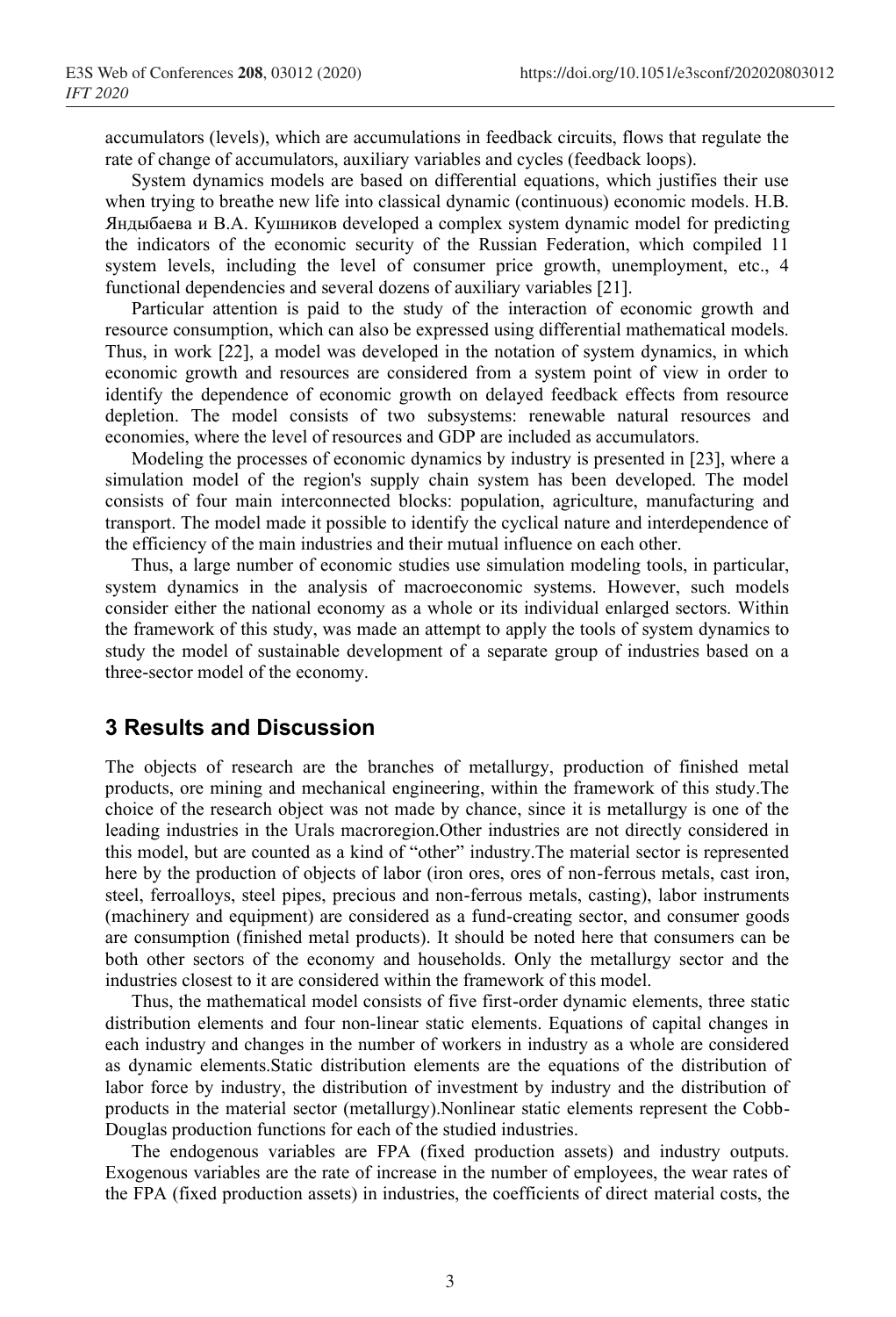initial value of the number of employees, the initial distribution of the employed by industries, the initial values of the FPA (fixed production assets) of industries, and the parameters of production functions. Accordingly, the management in the model is carried out by allocating labor and investment resources.

Based on the equations and basic postulates of system dynamics developed by the authors, a simulation model of sustainable development of metallurgical and related industries has been designed and developed in the software environment. This model is designed in accordance with the following principles:

1. Dynamic elements are represented as flow and accumulators diagrams, each dynamic element represents an accumulator, and the flow sets the rate of change of these accumulators.

2. Non-linear static elements are specified as functional variables, the values of which are calculated based on the values of other variables, parameters and accumulators.

3. Static distribution elements are specified in the form of parameters, which values are adjusted by the user of the model.

Thus, in the developed simulation model there are 5 flow diagrams, 4 of which have almost identical appearance (Fig. 1).



**Fig. 1.** Flowchart of the metallurgy industry

In general, the simulation model is a complex of flow and cause-effect diagrams, where each element is calculated dynamically, in continuous time.The volume of fixed production assets (capital) of each of the studied industries and the number of employed in industry are presented, as accumulators in the model, which are calculated according to the given differential equations using special elements - flows.Flows set the rate of change of accumulators per unit of time in a dynamic way, i.e. continuously. With the use of dynamic variables, we describe the output of the industry, as well as the number of employees and the amount of investment.

The parameters in the simulation model designate those values that are set and changed by the user, but not functionally.That is, these are data obtained statistically and empirically, calculated mathematically and econometrically, and entered into the model.The parameters can be both static and changing over time (this property is useful when modeling various scenarios of economic growth).Static parameters are mainly the initial values of accumulators and the coefficients of production functions.

Thus, the structure of a simulation model of the development of several industries is described, including metallurgy, mining of metal ores, mechanical engineering and the production of finished metal products.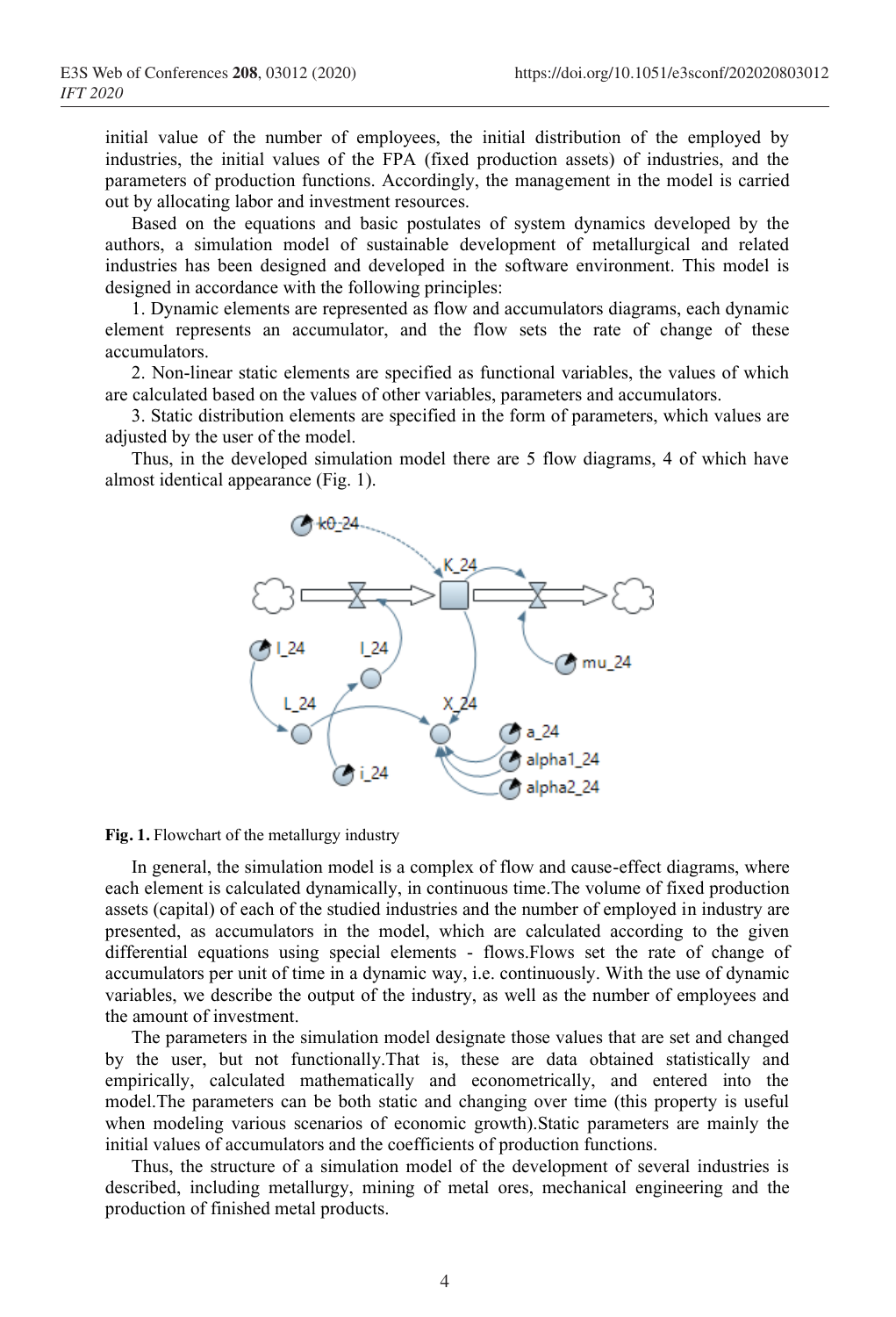For empirical testing of the model, it is necessary to calculate the values of the exogenous variables (parameters) of the model and set the equations in the corresponding variables.

As indexes  $X_i$ , we used indicators of the volume of shipped goods of own production for each of the studied industries (mining of metal ores, metallurgical production, production of finished metal products, except for machinery and equipment, production of machinery and equipment not included in other groups). The  $K_i$  index is calculated as the value of the index of fixed assets of commercial organizations for each of the industries. The Li index is calculated as the value of the index of the average annual number of employees in organizations (Table 1).

| <b>Inde</b><br>X | Mean      | <b>Standard</b><br>error | <b>Median</b> | <b>Minimum</b> | <b>Maximum</b> | <b>Dispersion</b> | <b>RMS</b><br>deviatio<br>n |
|------------------|-----------|--------------------------|---------------|----------------|----------------|-------------------|-----------------------------|
| $X_0$            | 845326,6  | 46944,1                  | 988000,0      | 343633,8       | 484446,1       | 2034227172        | 45102,4                     |
| $X_24$           | 2931380,2 | 220461,5                 | 2768500       | 1061710        | 1837724,9      | 4,4865E+10        | 211812,6                    |
| $X_25$           | 1249980,8 | 91035,0                  | 1186500       | 455018,6       | 768581,6       | 7649879809        | 87463,6                     |
| $X_28$           | 1062462,9 | 80704,7                  | 1125420       | 376389         | 646794,0       | 6012228031        | 77538,6                     |
| $K_{07}$         | 812229,2  | 85864,8                  | 697009        | 274479         | 548720,3       | 6805624929        | 82496,2                     |
| $K_2$ 24         | 1544764,4 | 139333,0                 | 1320351,<br>5 | 570974,3       | 984168,4       | $1,792E+10$       | 133866,8                    |
| $K_{25}$         | 327405,5  | 29339,2                  | 280074,6      | 121115,8       | 210779,5       | 794574579         | 28188,2                     |
| K_28             | 352826,8  | 12066,6                  | 354314        | 153625,6       | 191204,4       | 134402506         | 11593,2                     |
| $L_07$           | 245,9     | 85,7                     | 1090000       | 167            | 357,5          | 6781,9            | 82,4                        |
| $L_{24}$         | 557,0     | 108,3                    | 1076803       | 440,7          | 731,8          | 10822,8           | 104,0                       |
| $L_{25}$         | 393,7     | 74,4                     | 513309        | 292,9          | 487,8          | 5114,5            | 71,5                        |
| $L_{28}$         | 742,0     | 313,2                    | 13,1          | 299.4          | 1205,0         | 90548,1           | 300,9                       |

Table 1. Descriptive statistics of the initial data for the construction of production functions

In Table 1 indexes Xi are calculated in million rubles, indexes Ki are calculated in million rubles, indexes Li are calculated in thousand people. As a result of calculations, the following production functions of the studied industries were found:

$$
X_{07} = K_{07}^{0.99} \times L_{07}^{0.28}
$$
  
\n
$$
X_{24} = 0.68 \times K_{24}^{0.74} \times L_{24}^{0.55}
$$
  
\n
$$
X_{25} = 5.9 \times K_{25}^{0.38} \times L_{25}^{0.49}
$$
  
\n
$$
X_{28} = K_{28}^{0.97} \times L_{28}^{0.22}
$$
\n(1)

All constructed functions and coefficients in them are statistically significant at the level of 5%, the coefficients of determination range from 0.4 for the metallurgy industry to 0.99 for the mechanical engineering industry. The values of all exogenous variables (parameters) described in table 2 are calculated and presented in table. 2.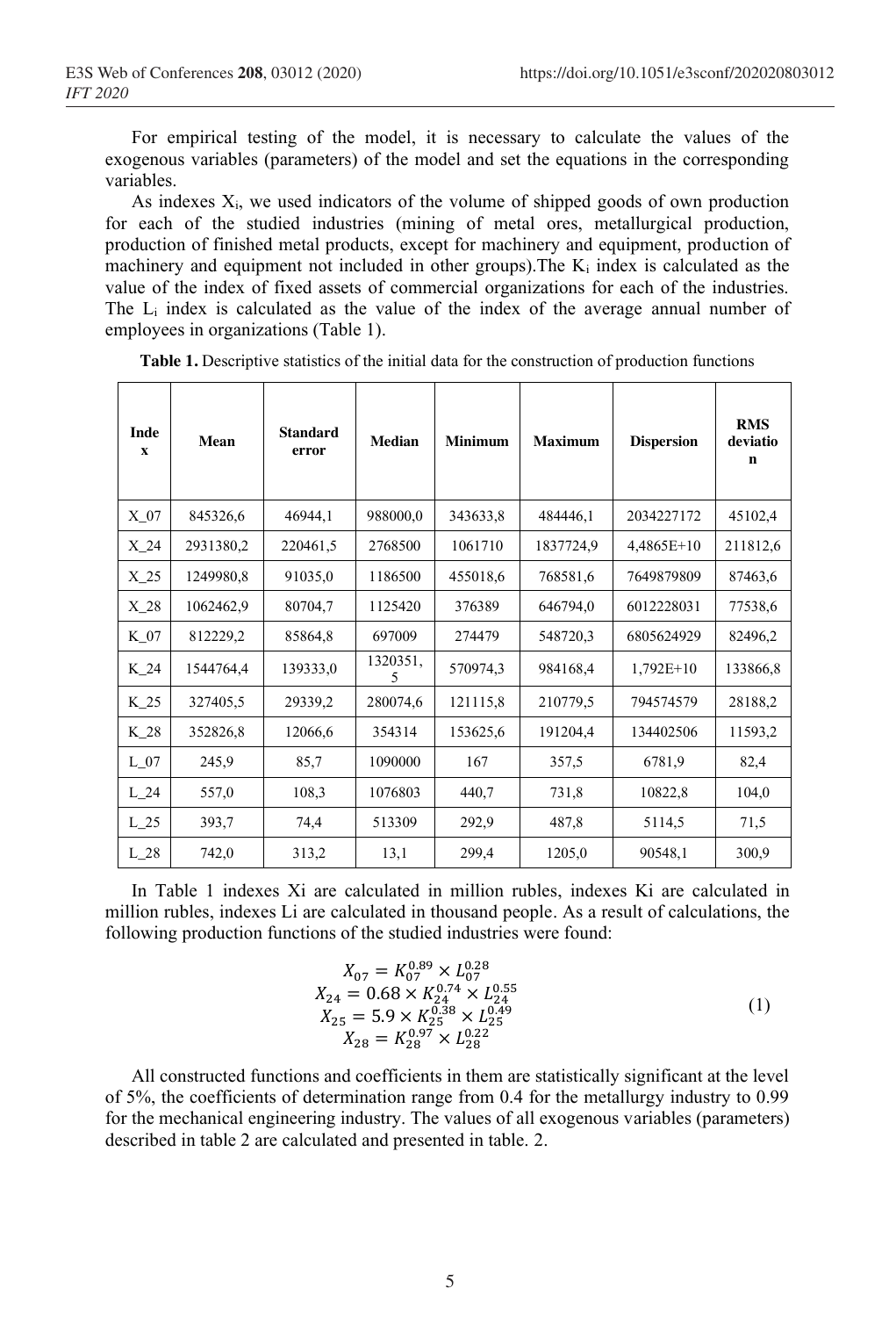| <b>Variable</b>      | $07 -$ Mining of | 24 – Metallurgy | $25 -$                  | $28 -$             |  |  |  |
|----------------------|------------------|-----------------|-------------------------|--------------------|--|--|--|
| name/                | metal ores       |                 | <b>Manufacturing of</b> | <b>Engineering</b> |  |  |  |
| <b>Industry</b>      |                  |                 | finished metal          |                    |  |  |  |
|                      |                  |                 | products                |                    |  |  |  |
| k i                  | 1709200          | 3255000         | 699600                  | 509900             |  |  |  |
| $mu_1$               | 0,013            | 0,009           | 0,007                   | 0.011              |  |  |  |
| Ļi                   | 0,032127         | 0,043398        | 0,04877                 | 0,039027           |  |  |  |
| $i_i$                | 0,207959         | 0,250129        | 0,06384                 | 0,033877           |  |  |  |
| $a_i$                |                  | 0,68            | 5,9                     |                    |  |  |  |
| $alpha1_i$           | 0.89             | 0,74            | 0,38                    | 0,97               |  |  |  |
| alpha <sub>2</sub> i | 0.28             | 0.55            | 0,49                    | 0,22               |  |  |  |
| $1\overline{0}$      | 9887,1           |                 |                         |                    |  |  |  |
| V                    | $-0,00036$       |                 |                         |                    |  |  |  |

**Table 2.** Values of model parameters as of 2018

The main idea of simulation models is to be able to simulate various situations that arise in the system - to simulate scenarios.Within the framework of this work, six different scenarios for the development of metallurgy and related industries were investigated.The first scenario is the development of the economic system without significant changes in accordance with the specified production functions.In this scenario, it is assumed that all the parameters of the model are constants (i.e., all the growth rates of the main indicators are preserved).This scenario reflects the existing picture and allows predicting the development of economies in various industries.The indicator of gross output (Fig. 2) was selected as the analyzed variable.



**Fig. 2.** Dynamics of changes in gross output according to scenario No. 1

It should be noted right away that the total volumes of output in some industries may not reflect the actual values at the beginning of the analyzed period, since, firstly, production functions were built at prices in 2002 and, secondly, the initial value of output in this model was not set.The main goal here is to track the growth rates of individual industries.

So, with the existing growth rate of the number of workers in industry (and as of 2018 this rate was -0.36% per year) and the growth rate of capital investment in fixed assets, the capital-labor ratio of all studied industries gradually reaches the level of labor productivity in 10 years.With unchanged indexes, the growth in output in the mining industry of metal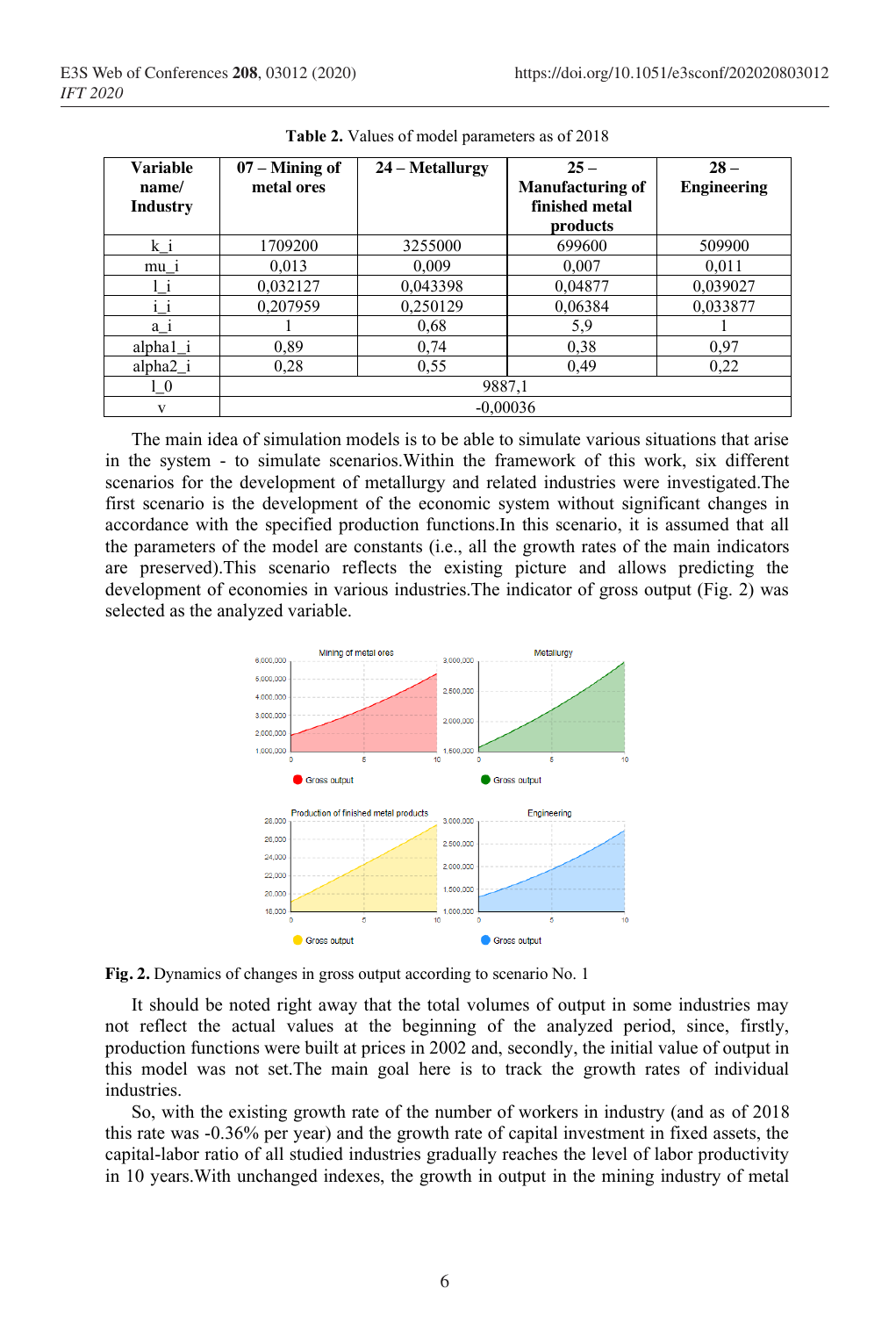ores will grow 2.78 times, metallurgy - 1.9 times, production of finished metal products - 1.44 times and machine building - 1.95 times over 10 years.

The second scenario here is a reflection of the already existing trend towards a reduction of the number of workers in the industry.The simulation model specifies a reduction in the growth rate of the number of workers in industry by 1% per year (Fig. 3).



**Fig. 3.** Dynamics of changes in gross output under scenario No. 2

First of all, the reduction in the inflow of new labor force into industry as a whole will affect the industries in which labor productivity influences the output to a greater extent than the capital-labor ratio.According to the calculated values, output in the metallurgy industry will gradually slow down and practically stop in the 9th year.In the production of finished metal products, the situation is even more negative - already in the 6th year, production volumes will begin to decline.The metal ore mining and mechanical engineering industries will not suffer so much, however, their production growth rates will also decline.

The third scenario is optimistic - an increase in the growth in the number of workers in industry while maintaining their distribution by industry by 1% per year (Fig. 4).



**Fig. 4.** Dynamics of changes in gross output according to scenario No. 5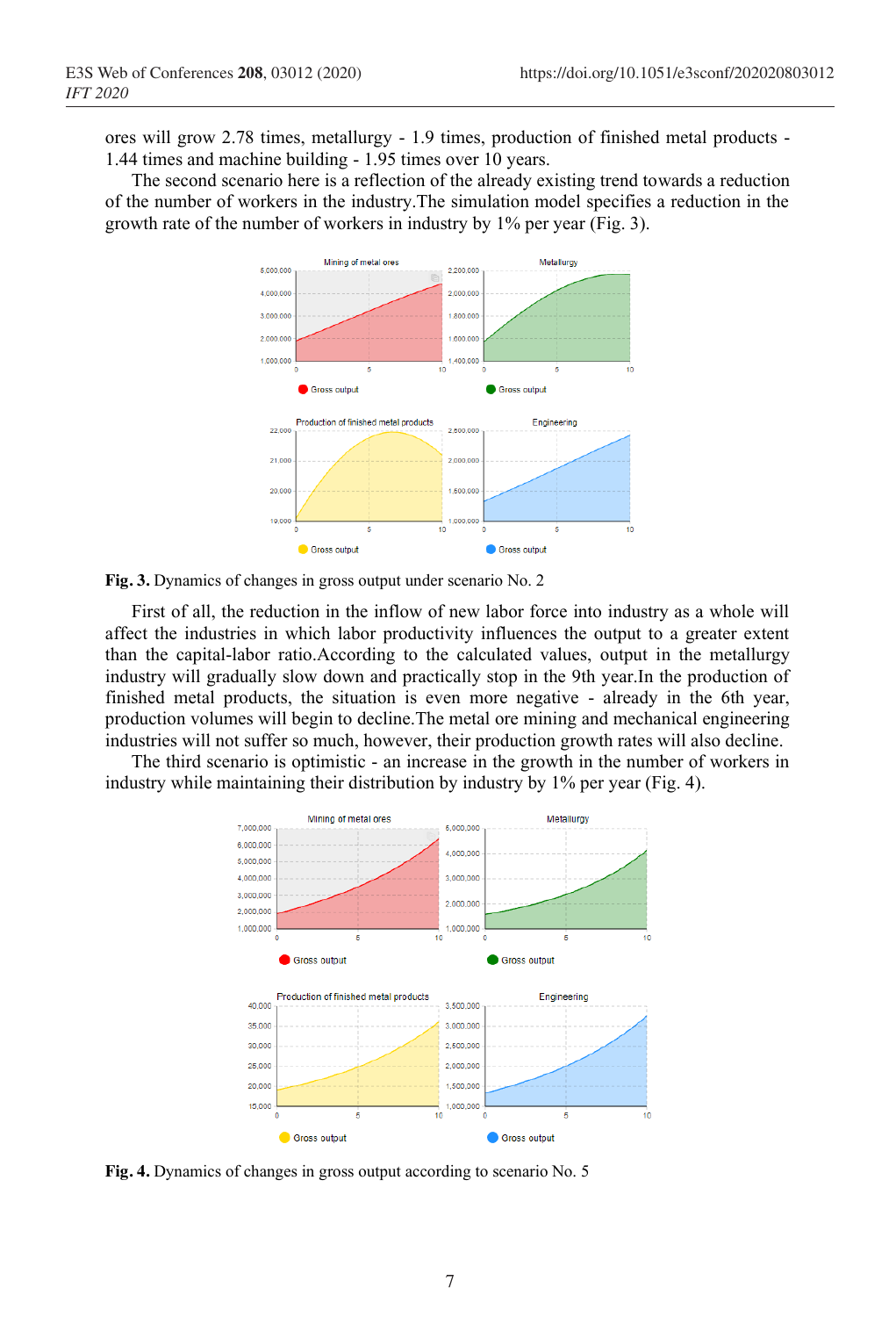The increase in the number of employees has a positive effect on the growth rate of products in all sectors. Moreover, a feedback loop is actively starting to work, which links the output of fund-forming industries (in particular, mechanical engineering) with capital gains in other industries.Thus, the further we build our forecast, the greater the share in the increase in output is occupied by the increase in capital investments in fixed assets. Thiseffectiscalledaself-replicatingfeedbackloop.

Thus, the possibility of using the developed simulation model for the analysis and forecasting of the development of metallurgy and related industries has been demonstrated.Naturally, this set of scenarios is the most probable and conditional. However, the simulation model allows new scenarios in line with Russian industrial policy.

# **4 Conclusion**

As a result of this study, the following results were obtained:

1. As a result of the analysis of research in the field of simulation modeling, it was revealed that to build a model for the sustainable development of metallurgy, it is necessary to use the notation of system dynamics.

2. On the basis of a three-sector model of the economy, an imitation model of sustainable development of metallurgy and related industries has been developed in the notation of system dynamics. The accumulators are determined - the basic production assets of each industry and the number of workers in the industry, - flows that change them, as well as dynamic variables and model parameters.The constructed simulation model is a complex of flow causal diagrams that reflect not only the structure of the economic system under study, but also its behavior over several periods of time.

3. Constructed simulation model was tested taking into account the available data for 2002–2018.The production functions were constructed and all exogenous variables of the model were calculated empirically. To demonstrate the work of the simulation model, 3 scenarios for the development of the economic system under study were proposed.The scenario analysis showed the main points of management of the model and, as a consequence, of the entire economic system under study in order to achieve sustainable development of metallurgy.The results of this study can be applied, first of all, by public authorities in the field of adjusting industrial policy.

### **References**

- 1. S.V. Orekhova, Modern competition, **65** (2017)
- 2. A. Almagtome, M. Khaghaany, S. Once, Int. J. of Math. Eng. and Manag. Sci., **6** (2020)
- 3. J. Castor, K. Bacha, F.F. Nerini, Energy Research & Social Sci., **68** (2020)
- 4. F.F. Nerini, J. Tomei, L.S. To, Nature Energy, **1** (2018)
- 5. K. Zimmer, M. Froehling, F. Schultmann, Int. J. of Production Research, **5** (2016)
- 6. W. Gao, J. Cheng, J. Zhang, Chinese J. of Population Res. and Environ., **2** (2019)
- 7. J. Du,Y. LiIntern. J. of Services Tech. and Manag., **1-3** (2018)
- 8. Y. Wang, SSMI, **68** (2018)
- 9. A. Picon, A. Vicente, S. Rodriguez-Vaamonde, IEEE Transactions On Industrial Inform., **8** (2018)
- 10. T. Tykva, I. Spicka, D. Spickova, METAL, **2063** (2017)